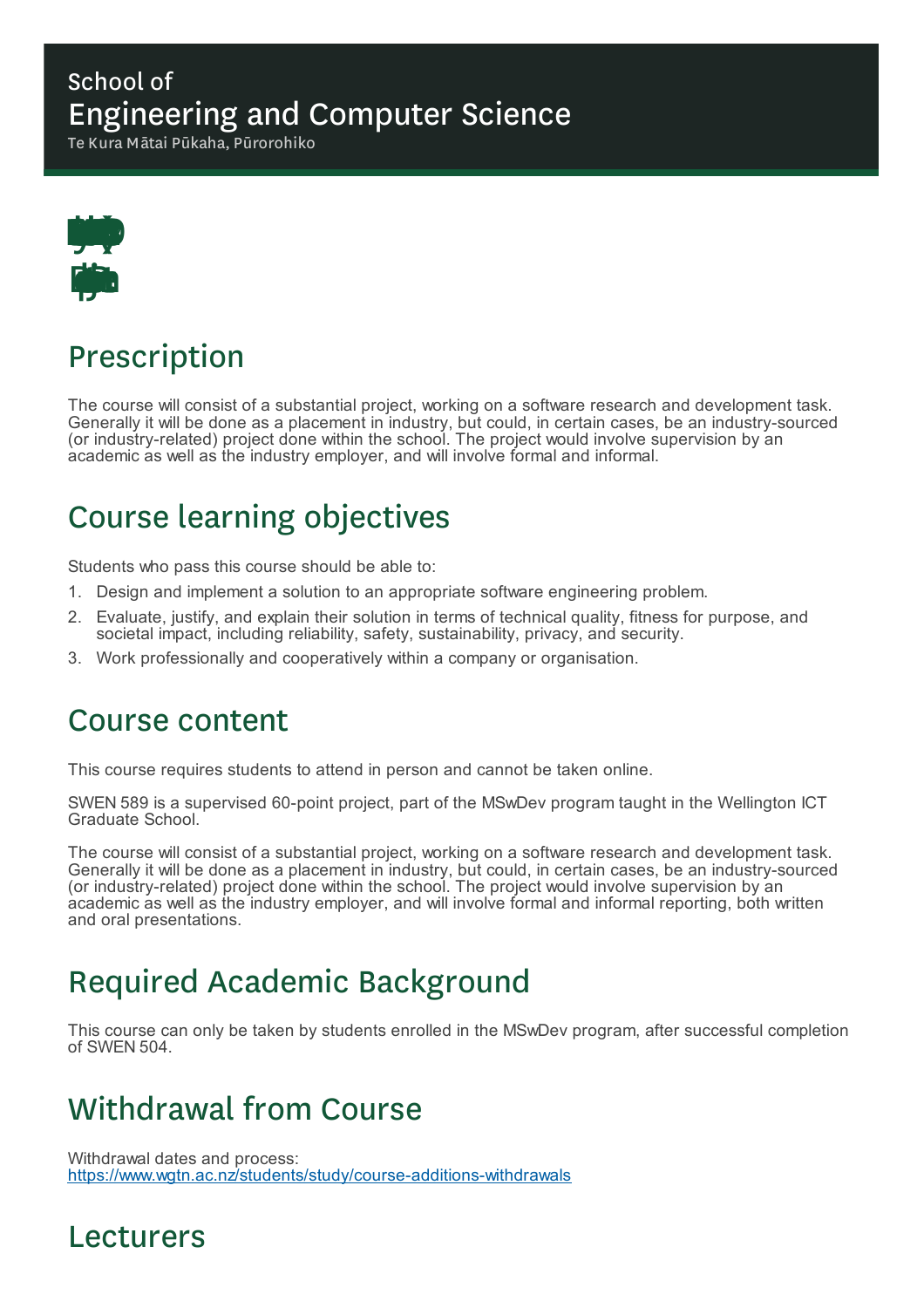#### Dr Kris Bubendorfer (Coordinator)

kris.bubendorfer@vuw.ac.nz 04 463 6484

AM 403 Alan Macdiarmid Building, Gate 7, Kelburn Parade, Kelburn $\mathsf{Matt}$  Stevens

Work Experience Coordinator

matt.stevens@vuw.ac.nz

# Teaching Format

No lectures. On-site visits and mentoring as needed.

## Student feedback

Student feedback on University courses may be found at: www.cad.wgtn.ac.nz/feedback/feedback\_display.php

## Dates (trimester, teaching & break dates)

- Teaching: 28 February 2022 03 June 2022
- Break: 11 April 2022 24 April 2022  $\blacksquare$
- Study period: 06 June 2022 09 June 2022
- Exam period: 10 June 2022 25 June 2022

## Class Times and Room Numbers

## Set Texts and Recommended Readings

#### Required

There are no required texts for this offering.

## Mandatory Course Requirements

In addition to achieving an overall pass mark of at least 50%, students must:

Achieve at least a **D** grade in the final written report, to demonstrate achievement of all the CLOs of the course.

*If you believe that exceptional circumstances may prevent you from meeting the mandatory course requirements, contact the Course Coordinator for advice as soon as possible.*

#### Assessment

Course deliverable due dates are from the start of the work placement, they are not arbitrary dates.

This reflects that some students may start in week 1 and others may start in week 3 to accomodate employers.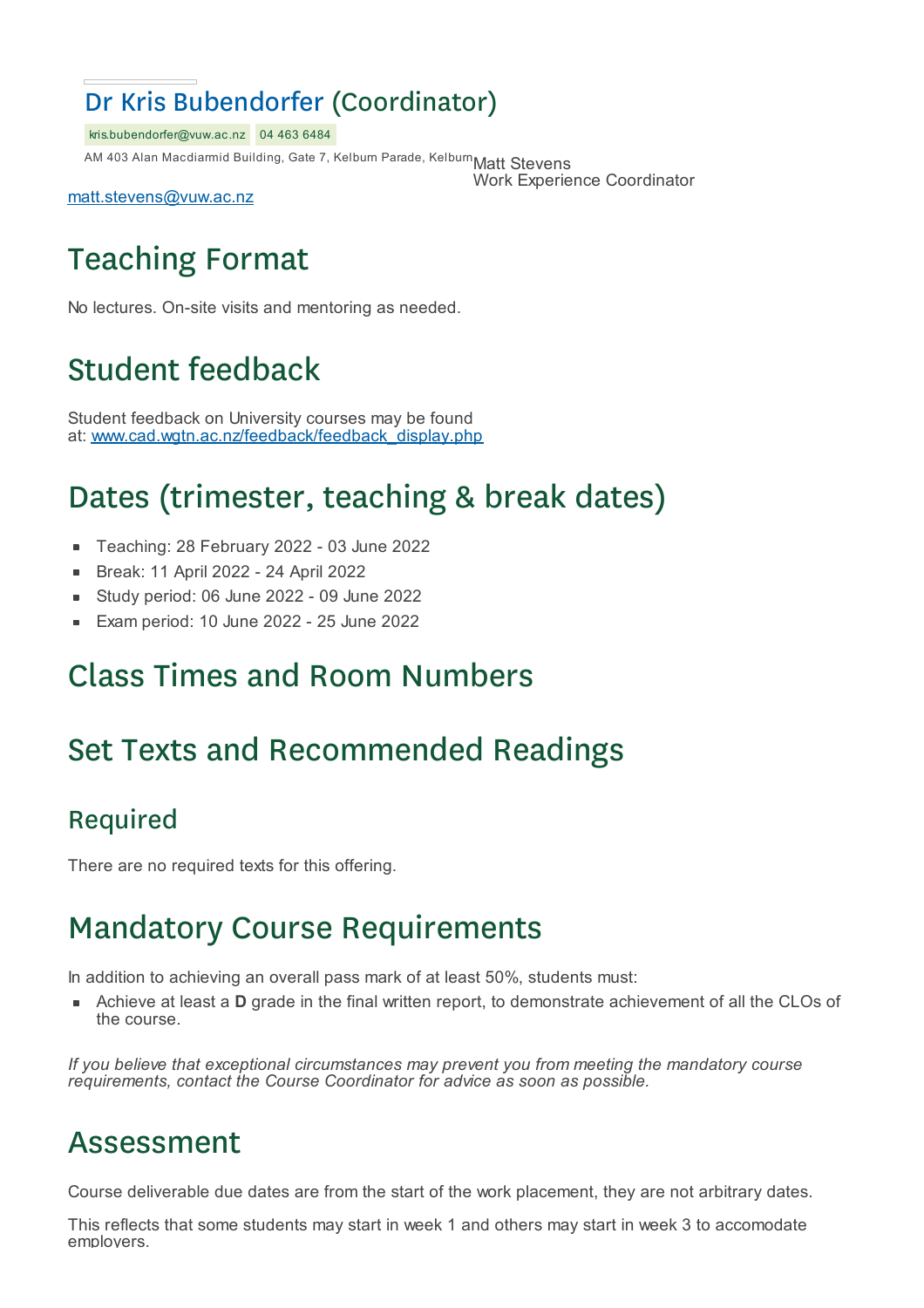The oral presentation will be during the exam period for trimester one and will be a set date. Attendence is required.

| Assessment Item                                                                | Due Date or<br><b>Test Date</b> | CLO(s)          | Percentage |
|--------------------------------------------------------------------------------|---------------------------------|-----------------|------------|
| Deliverable 1 - Learning Goals                                                 | Week 2                          | CLO:<br>1, 2, 3 | 5%         |
| Deliverable 2 - Submission of Logbook with reflective<br>summary of 500 words  | Week 4                          | CLO:<br>2,3     | 5%         |
| Deliverable 3 - Submission of Logbook with reflective<br>summary of 1000 words | Week 8                          | CLO:<br>2,3     | 10%        |
| Deliverable 4 - Final written report                                           | Week 12                         | CLO:<br>1, 2, 3 | 60%        |
| Deliverable 5 - Oral Presentation (20 mins)                                    | Exam period                     | CLO:<br>2,3     | <b>20%</b> |

#### Penalties

employers.

Late work is penalised at 10% per day late. Work that exceeds the page limit will only be marked upto the page limit.

#### Submission & Return

Assessment items should be submitted using the course Submissions page.

Assessment items should be in pdf format; other formats will be returned or rejected for resubmission.

# **Workload**

Five deliverables;

- 1. Learning goals
- 2. Logbook with the first reflective report, ~500 words
- 3. Logbook with the second reflective report ~1000 words
- 4. Final written report
- 5. Oral presentation

# Teaching Plan

# Communication of Additional Information

Any changes to this document will be circulated via email, the wiki page, and blackboard.

# Links to General Course Information

Academic Integrity and Plagiarism: https://www.wgtn.ac.nz/students/study/exams/integrity-plagiarism